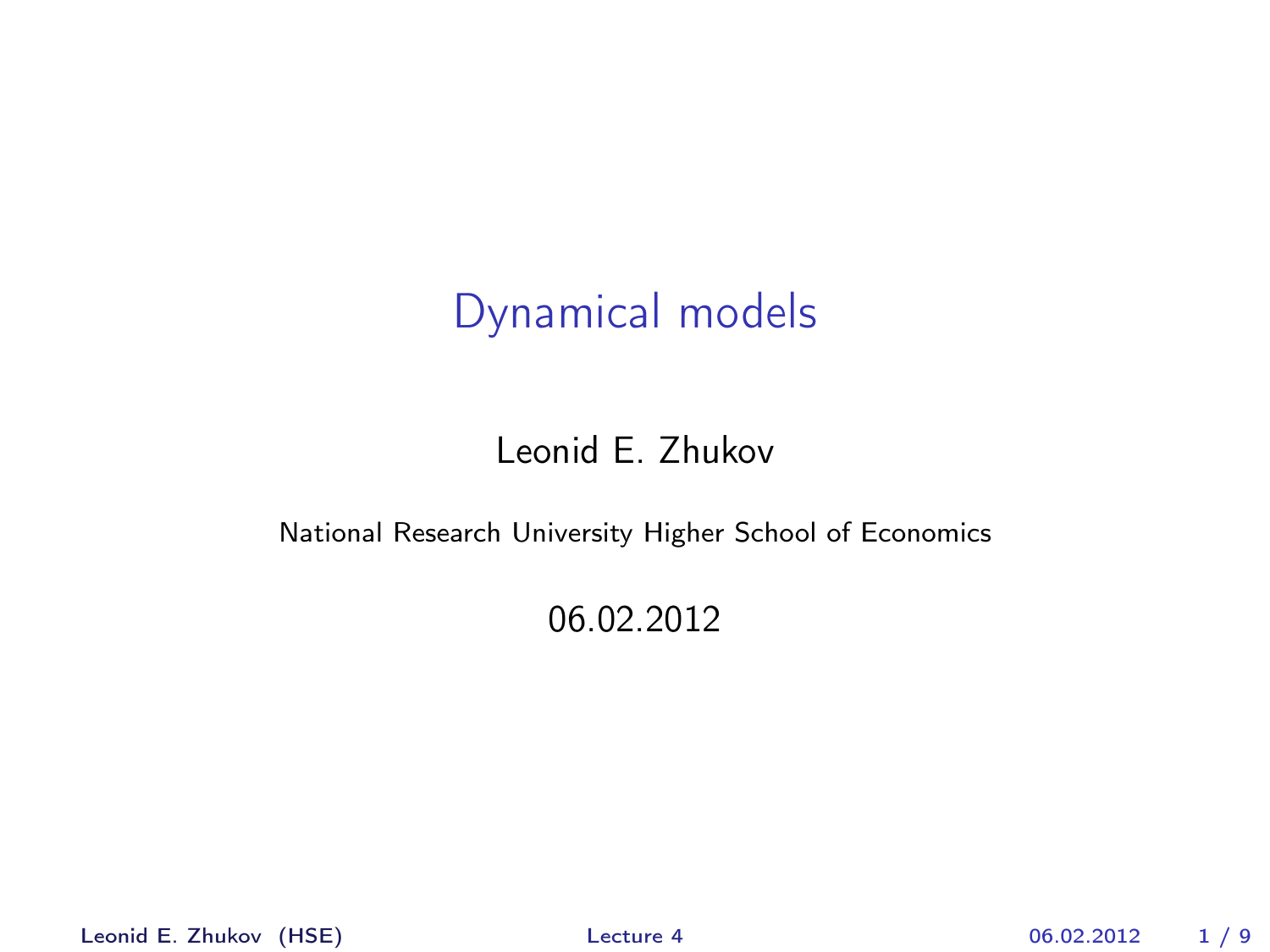Barabasi and Albert, 1999 Dynamical (growth) model

- $\blacktriangleright$  t = 0,  $n_0$  unconnected nodes
- ► growth: on every step add a node with m edges  $(m < n<sub>0</sub>)$
- $\triangleright$  Preferential attachment: probability of linking to existing node is proportional to the node degree $k_i$

$$
\Pi(k_i) = \frac{k_i}{\sum_i k_i}
$$

after t steps:  $N = n_0 + t$  nodes,  $M = mt$  edges nodes appear one at a time, node " $i$ "at  $t_i$ , then  $k_i(t_i)=?$ 

Leonid E. Zhukov (HSE) [Lecture 4](#page-0-0) 06.02.2012 2 / 9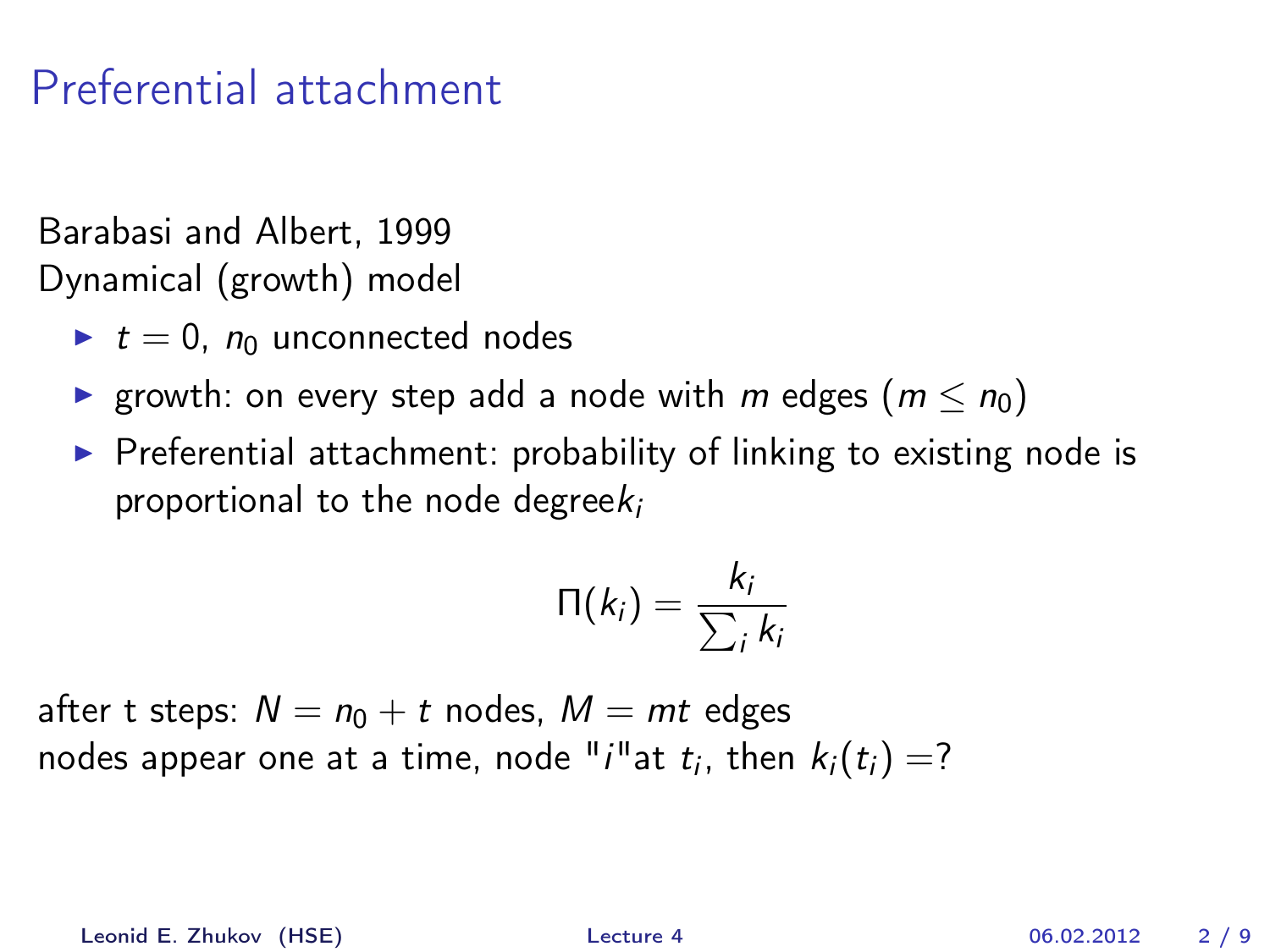mean field approximation, distribution of average (expected) node degrees, continues approximation

$$
k_i(t + \delta t) = k_i(t) + m\Pi(k_i)\delta t
$$

$$
\frac{dk_i(t)}{dt} = m\Pi(k_i) = m\frac{k_i}{\sum_i k_i} = \frac{mk_i}{2mt}
$$

$$
\frac{dk_i(t)}{dt} = \frac{k_i(t)}{2t}
$$

initial conditions:  $k_i(t_i) = m$ 

Leonid E. Zhukov (HSE) [Lecture 4](#page-0-0) 06.02.2012 3 / 9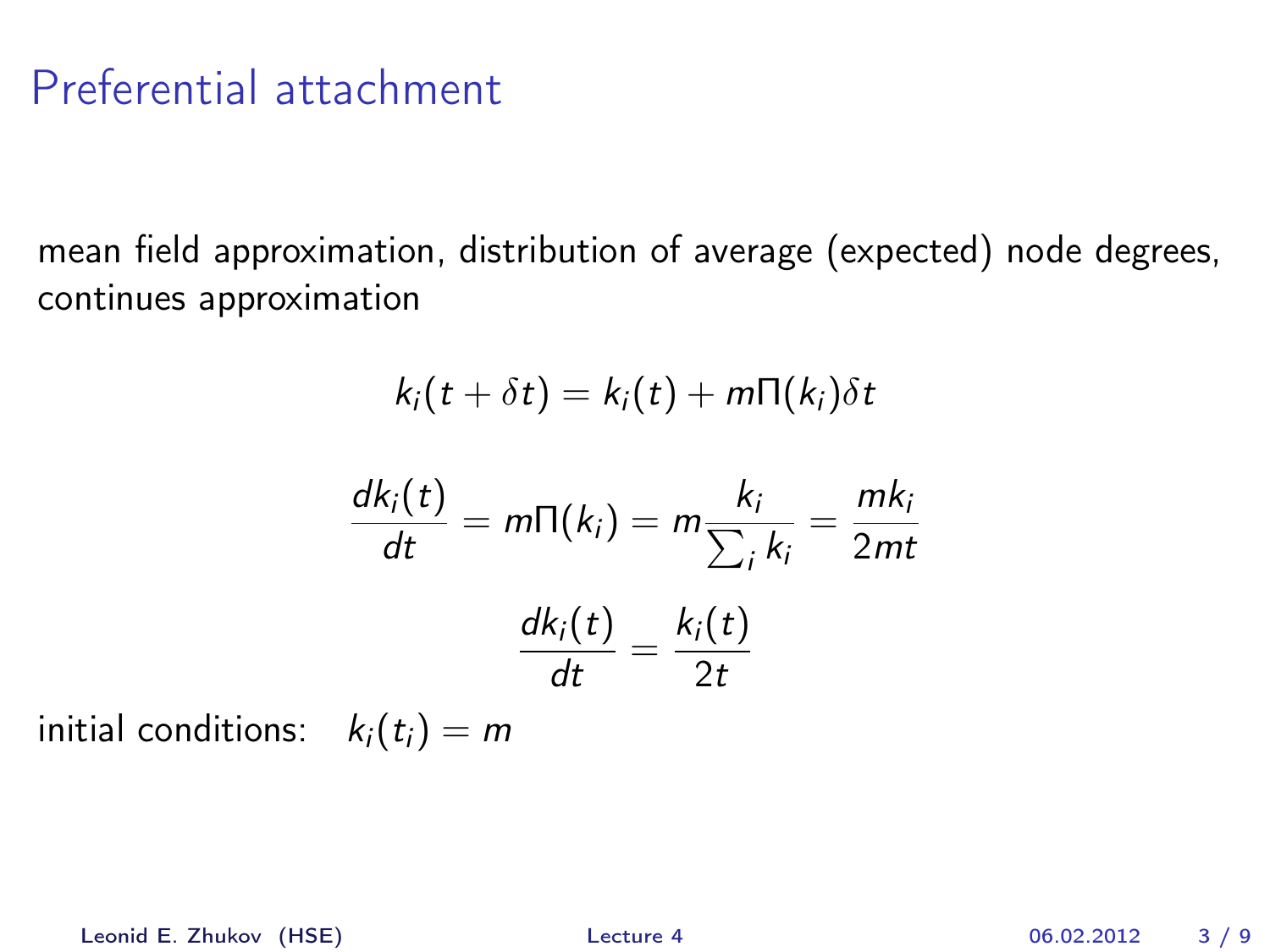Time evolution of a node degree

$$
k_i(t) = m\left(\frac{t}{t_i}\right)^{1/2}
$$

Distribution function:

$$
P(k) = P(ki(t) = k) = \frac{d}{dk}P(ki(t) < k)
$$

CDF

$$
P(k_i(t) < k) = P(t_i \ge \frac{m^2}{k^2}t) =
$$
\n
$$
= \frac{N_{t_i > \dots}}{N_t} = \frac{n_0 + t - m^2t/k^2}{n_0 + t} \approx 1 - \frac{m^2}{k^2}
$$

Leonid E. Zhukov (HSE) [Lecture 4](#page-0-0) 06.02.2012 4 / 9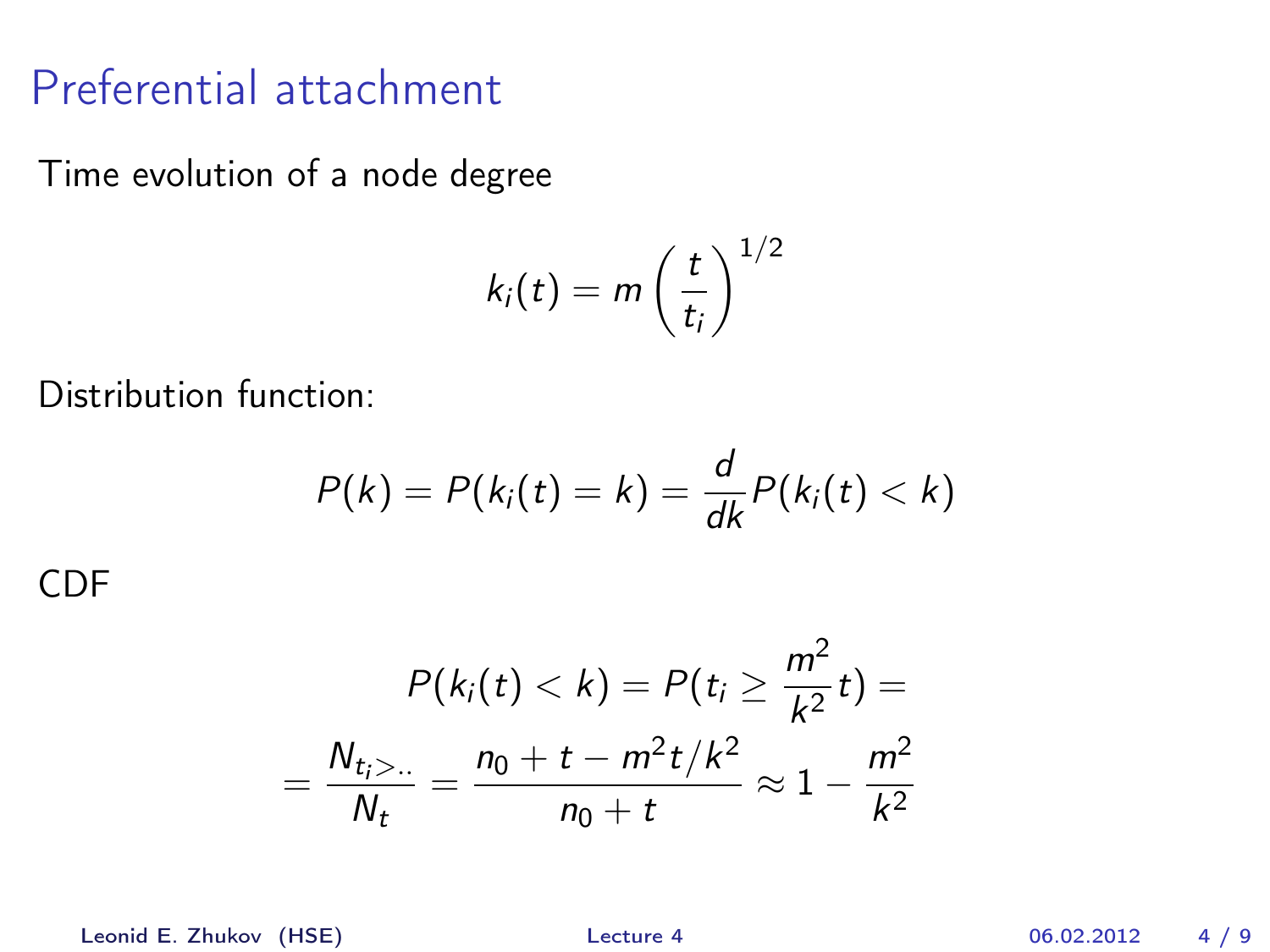$\blacktriangleright$  "power law" distribution function

$$
P(k) = \frac{2m^2}{k^3}
$$

 $\blacktriangleright$  Average path length

$$
\langle I\rangle\sim\log(N)/\log(\log(N))
$$

 $\blacktriangleright$  Clustering coefficient

$$
C\sim N^{-0.75}
$$

Leonid E. Zhukov (HSE) [Lecture 4](#page-0-0) 06.02.2012 5 / 9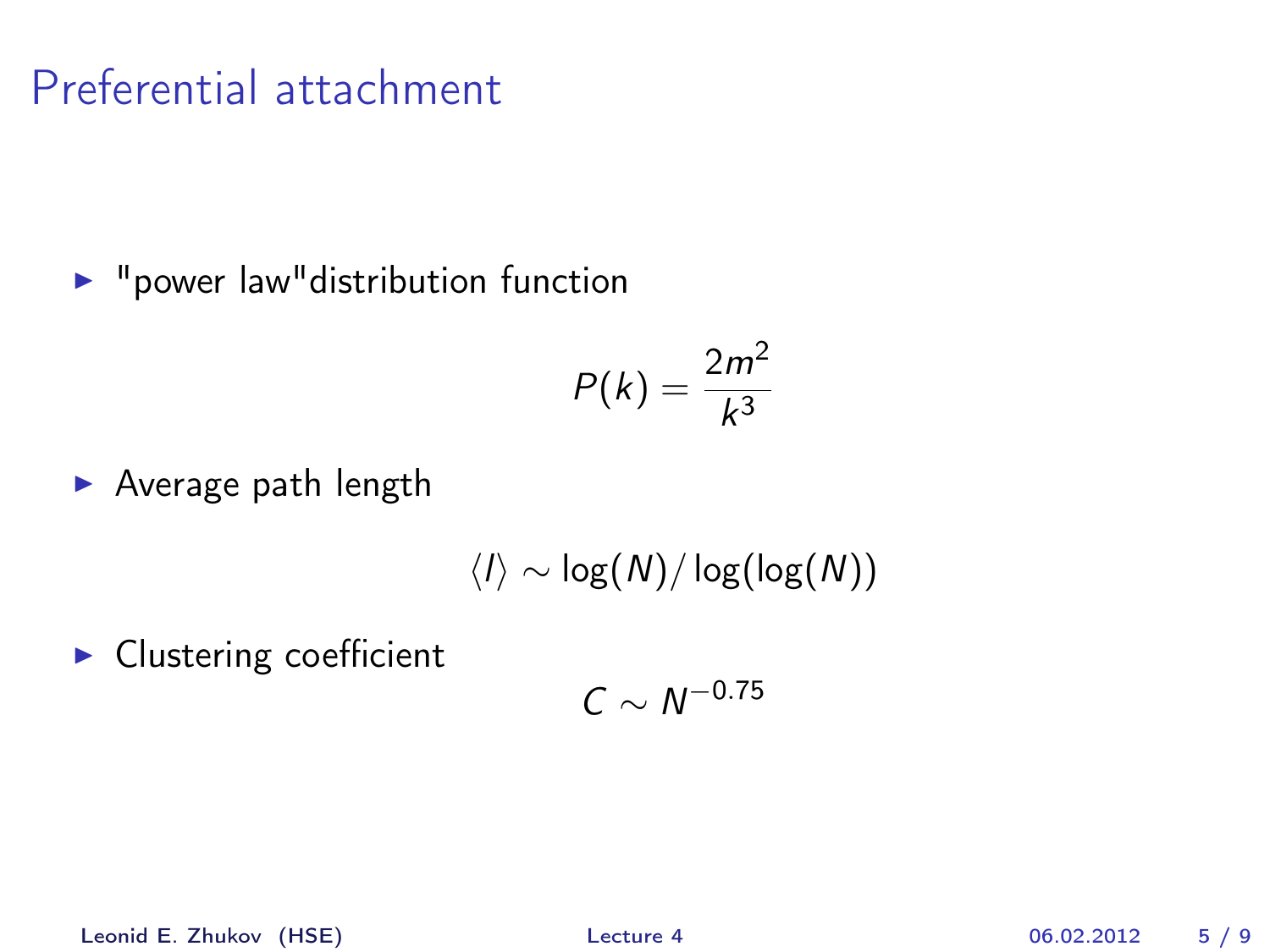Watts and Strogatz, 1998

One parameter model, interpolation between regular lattice and random graph

- Start with regular lattice with N nodes, K nearest neighbours (node degree)
- **Example 1** randomly connect with other nodes with probability p, forms  $pNK/2$ "long distance"connections
- $p = 0$  regular lattice,  $p = 1$  random graph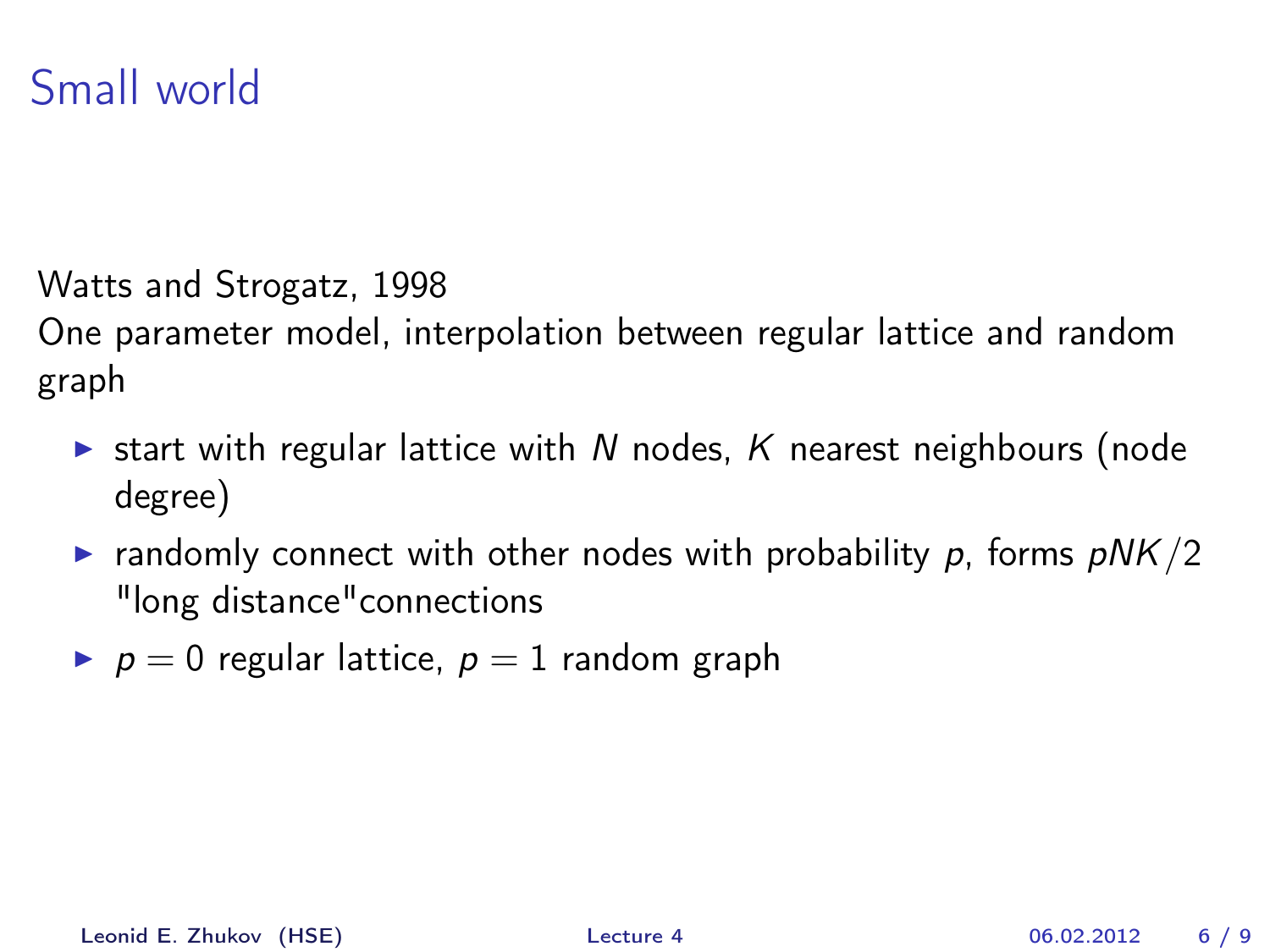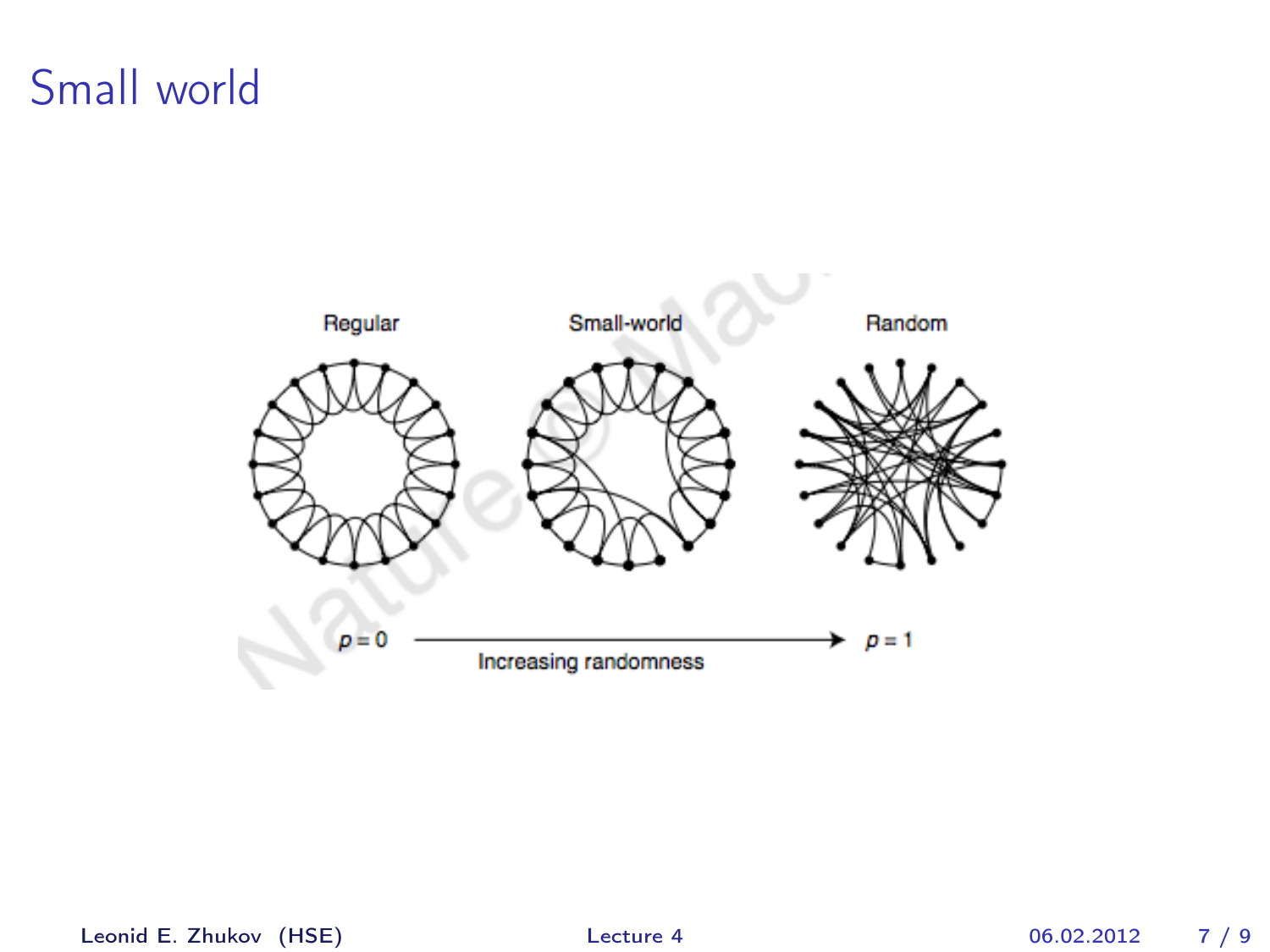

 $p \rightarrow 0$ , ring lattice, $\langle I(0) \rangle = 2N/K$ ,  $C(0) = 3/4$  $p \rightarrow 1$ , random graph,  $\langle l(1)\rangle \sim \log(N)/\log(K)$ ,  $C(1) \sim K/N$ 

Leonid E. Zhukov (HSE) [Lecture 4](#page-0-0) 06.02.2012 8 / 9